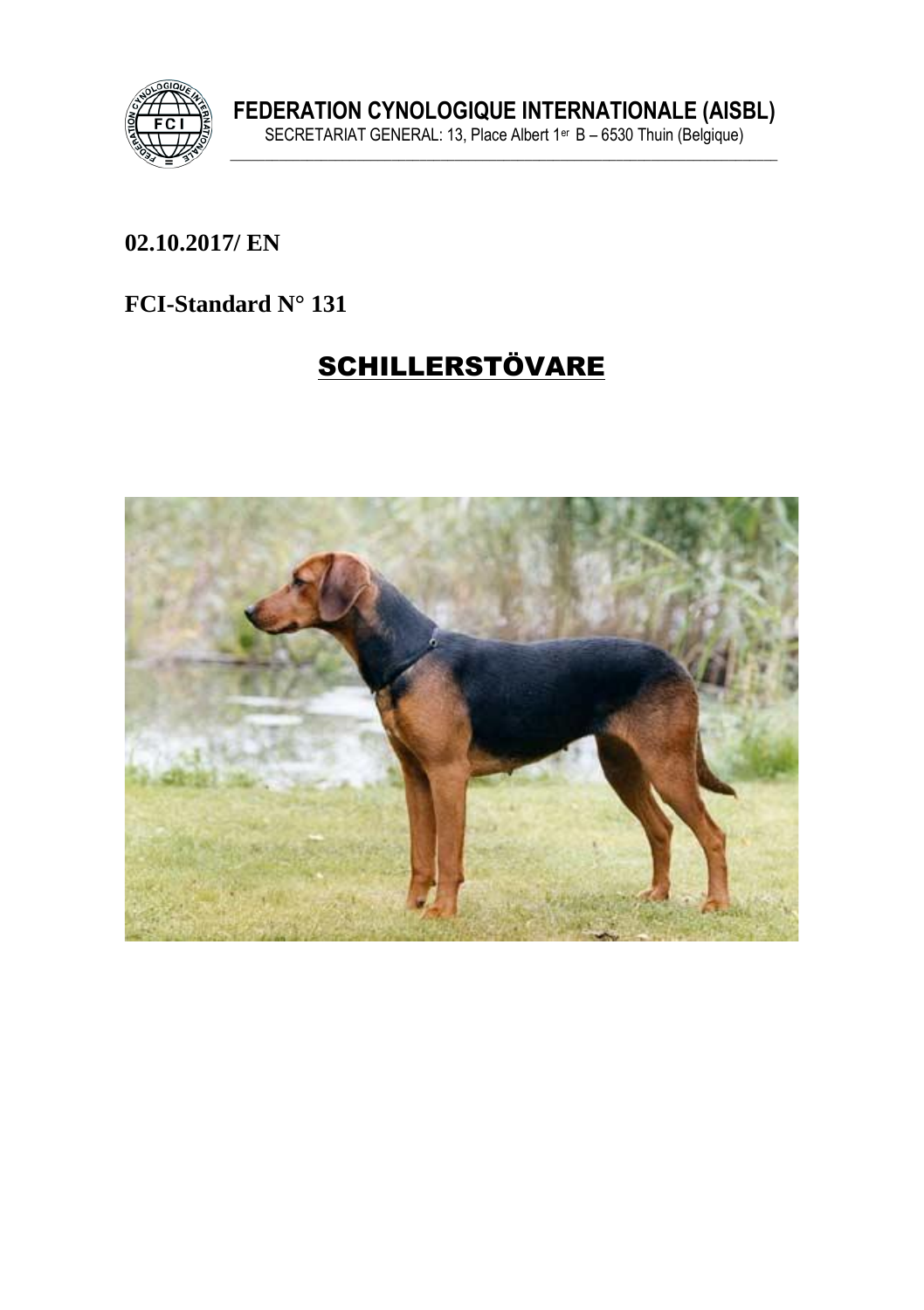**TRANSLATION**: Mrs Renée Sporre-Willes. Official language (EN).

#### **ORIGIN**: Sweden.

#### **DATE OF PUBLICATION OF THE OFFICIAL VALID STANDARD**: 22.08.2017.

**UTILIZATION**: Scent hound that gives tongue and is used for hunting the hare and fox. It is not a pack hound, nor hunted in couples or used for hunting deer.

| <b>FCI-CLASSIFICATION:</b> | Group 6             | Scent hounds and                 |
|----------------------------|---------------------|----------------------------------|
|                            |                     | related breeds.                  |
|                            |                     | Section 1.2 Medium-sized hounds. |
|                            | With working trial. |                                  |

**BRIEF HISTORICAL SUMMARY**: At the first dog show in Sweden in 1886 some 189 scent hounds were on exhibition. Among them were a sister and brother, named Tamburini and Ralla 1, owned by a farmer, Per Schiller. They descended from famous hounds kept at the Kaflås estate. These hounds were probably descending from Southern Germany. They were rather small, tan coloured with black mantle and slight white markings. The Schillerstövare was further founded on Swiss hounds and a considerable infusion of British hounds, mainly Harriers. The breed quickly became homogenous with the continental type dominating. The Schillerstövare was recognised as a breed by the Swedish KC in 1907.

**GENERAL APPEARANCE**: Well proportioned, slightly rectangular, sinewy and noble giving impression of speed and strength. Colour is tan with black mantle.

**IMPORTANT PROPORTIONS**: Slightly rectangular body and longish head.

**BEHAVIOUR /TEMPERAMENT**: Lively and attentive.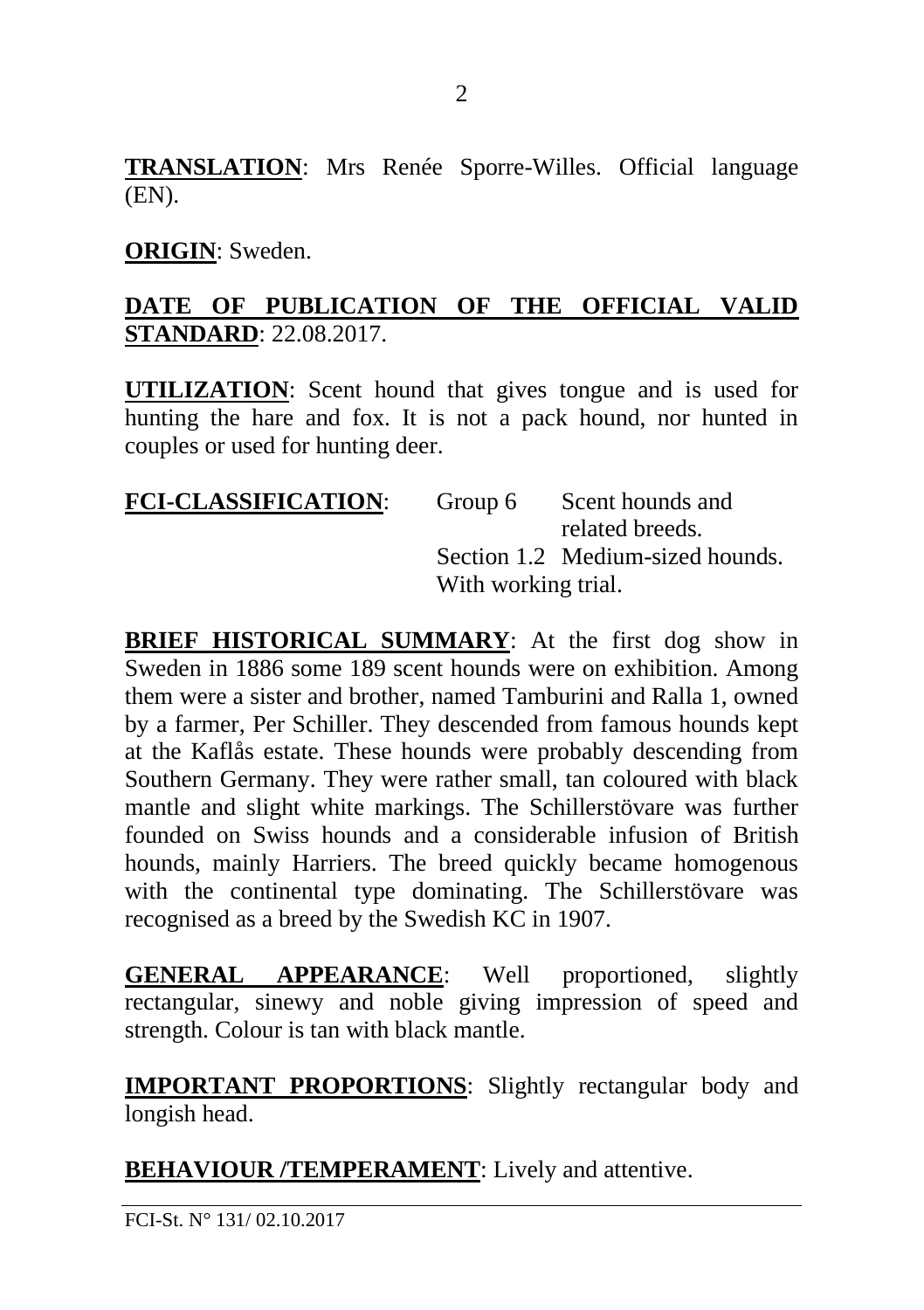**HEAD**: Somewhat longish head.

CRANIAL REGION: Skull: Moderately arched and broadest between the ears. Stop: Well defined.

FACIAL REGION:

Nose: Black, with well developed nostrils.

Muzzle: Long and bridge of nose straight and parallel to line of skull. Seen from both the front and side, the head should be triangular without the muzzle being snipy.

Lips: Lips and corner of mouth should be tight and close fitting. Cheeks: Lean.

Jaw/Teeth: Scissor bite. Teeth strong and well developed.

**EYES**: Dark brown with lively expression.

**EARS**: Hanging, set high, may be raised slightly above line of skull when the dog is attentive. Triangular, ear length not to exceed halfway along muzzle. Soft, flat with fore edge lying close to cheeks.

**NECK**: Long and powerful, merging nicely into shoulders. Skin on neck supple and close fitting. Males should have a well defined arch at the nape.

### **BODY**

Withers: Well defined. Back: Level and strong. Loin: Muscular and slightly arched. Croup: Slightly inclined, long and broad. Chest: Deep, long, well developed and reaching to elbows. Ribs moderately sprung. Underline and belly: Only slightly tucked up.

**TAIL**: Set on in line with back. Straight or slightly curved in sabre fashion. Wide at base and tapering towards tip. In length reaches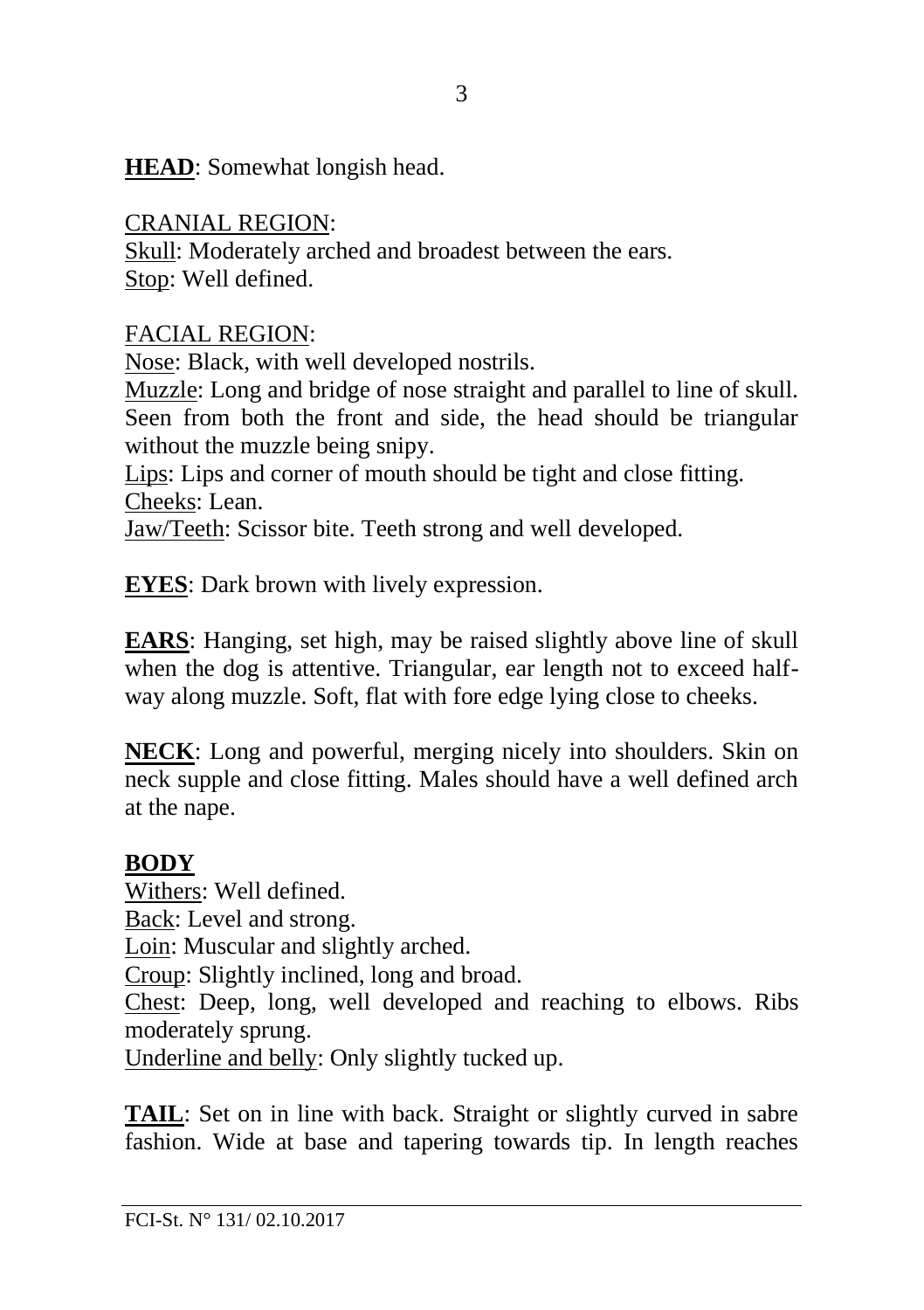hock. When the dog moves, tail preferably not carried above the level of the back.

## **LIMBS**

#### FOREQUARTERS:

General appearance: Strong bone in harmony with the general appearance of the dog. When viewed from front forelegs to be straight and parallel.

Shoulder: Long, muscular and well laid back. Close to chest.

Upper arm: Long and well angulated towards shoulder.

Elbow: Set close to body and not visible under ribcage.

Metacarpus (Pastern): Springy and forming only slight angle to forearm.

Forefeet: Oval in shape with well knuckled and tight toes.

#### HINDQUARTERS:

General appearance: Straight and parallel when viewed from behind. Thigh: Broad and well muscled.

Stifle (Knee): Well angulated.

Hock joint: Well angulated.

Metatarsal (Rear pastern): Short, lean and perpendicular when standing still.

Hind feet: Oval in shape with well knuckled and tight toes.

**GAIT/MOVEMENT**: Parallel, strong, and long-reaching.

### **COAT**

Hair: Harsh, not too short, lying very close to body. On head, ears and front of legs coat should be short and smooth. Under tail and on back of thighs coat may be slightly longer.

Colour: Tan with well defined black mantle. Black to cover back of neck and the back, upper part of shoulders, sides of the trunk, the loin and on upper side of tail. Tan to cover head, throat, chest, lower part of shoulders, forelegs, hind legs reaching up to hips and under tail. Tan colour in nuances from golden to rich and deep tan. Slight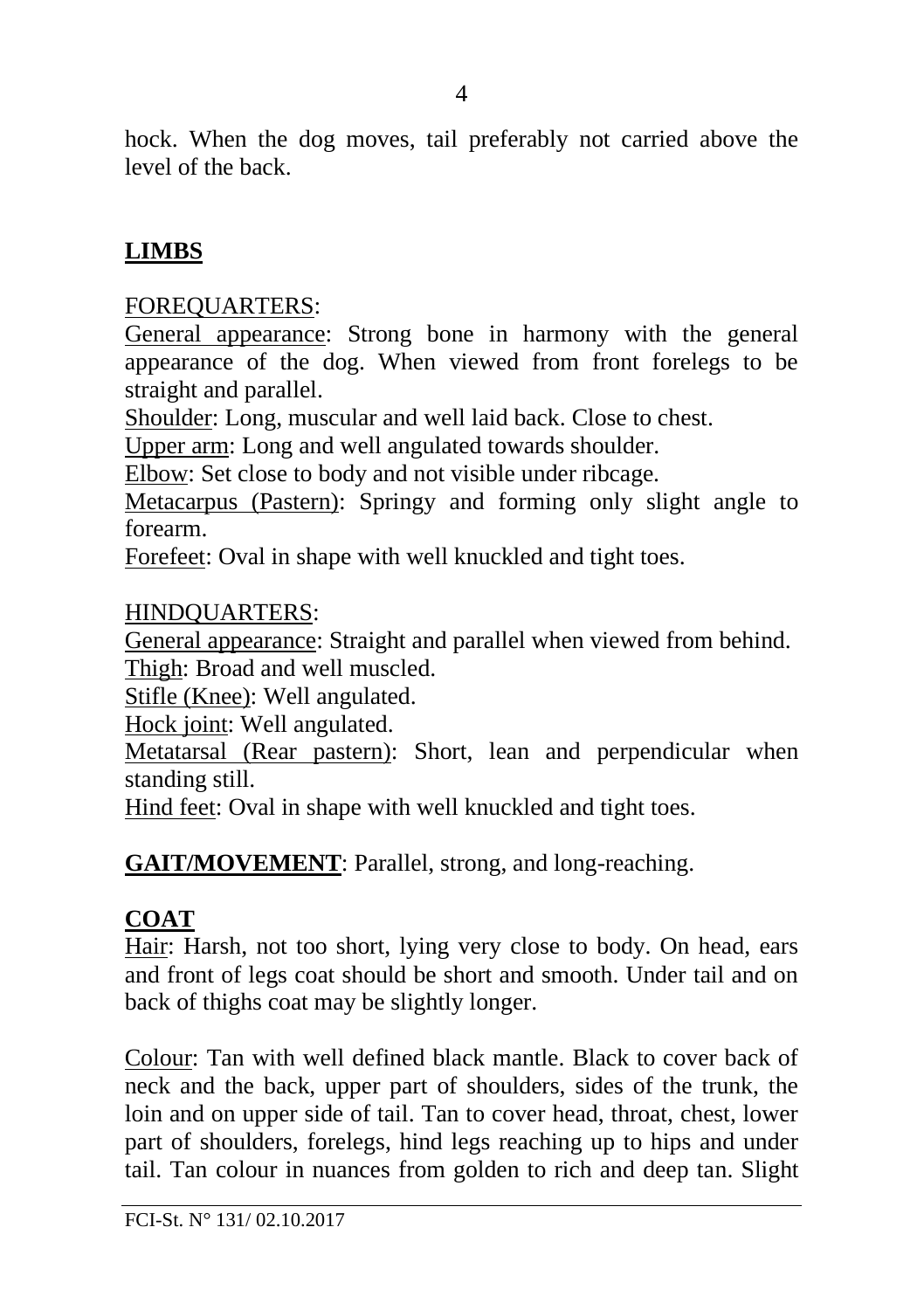white markings on chest and toes permissible. Black hair mingled in the tan not allowed in adult specimen. Black markings on the cheeks are permissible though.

#### **SIZE AND WEIGHT**:

Height at the withers: Males: 53–61 cm, ideal size 57 cm. Females: 49–57 cm, ideal size 53 cm.

**FAULTS:** Any departure from the foregoing points should be considered a fault and the seriousness with which the fault should be regarded should be in exact proportion to its degree and its effect upon the health and welfare of the dog and its ability to perform its traditional work.

- Wrong proportions between length of body, height at withers and depth of chest.
- Lack of sexual dimorphism.
- Broad skull, pronounced occiput.
- Dish-face.
- Over- or undershot mouth, level bite.
- Bulgy cheeks.
- Light eyes.
- Obtuse angle between shoulder blade and upper arm.
- Short, steep croup.
- Tail carried above the line of the back.
- Restricted hind movement.
- Undefined mantle with abundant infusions of tan hair.
- Heavy black mantle that covers lower part of chest, under trunk and on shoulders and thighs.

## **DISQUALIFYING FAULTS**:

- Aggressive or overly shy.
- Any dog clearly showing physical or behavioural abnormalities.
- Aloofness
- Pronounced over- or undershot bite.
- Blue eyes, one or both.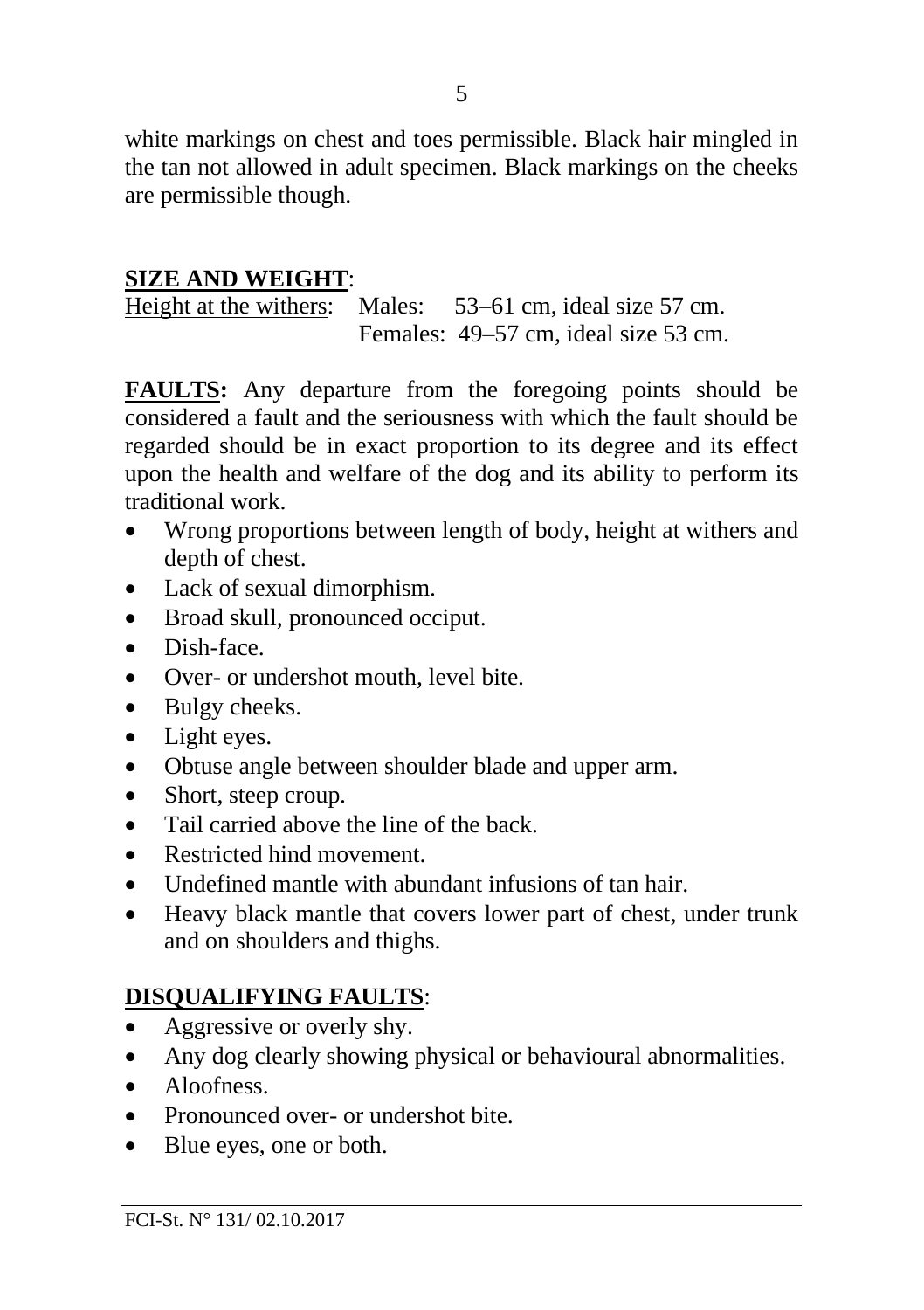• Size outside the maximum and minimum limits.

## **N.B.**:

- Male animals should have two apparently normal testicles fully descended into the scrotum.
- Only functionally and clinically healthy dogs, with breed typical conformation, should be used for breeding.